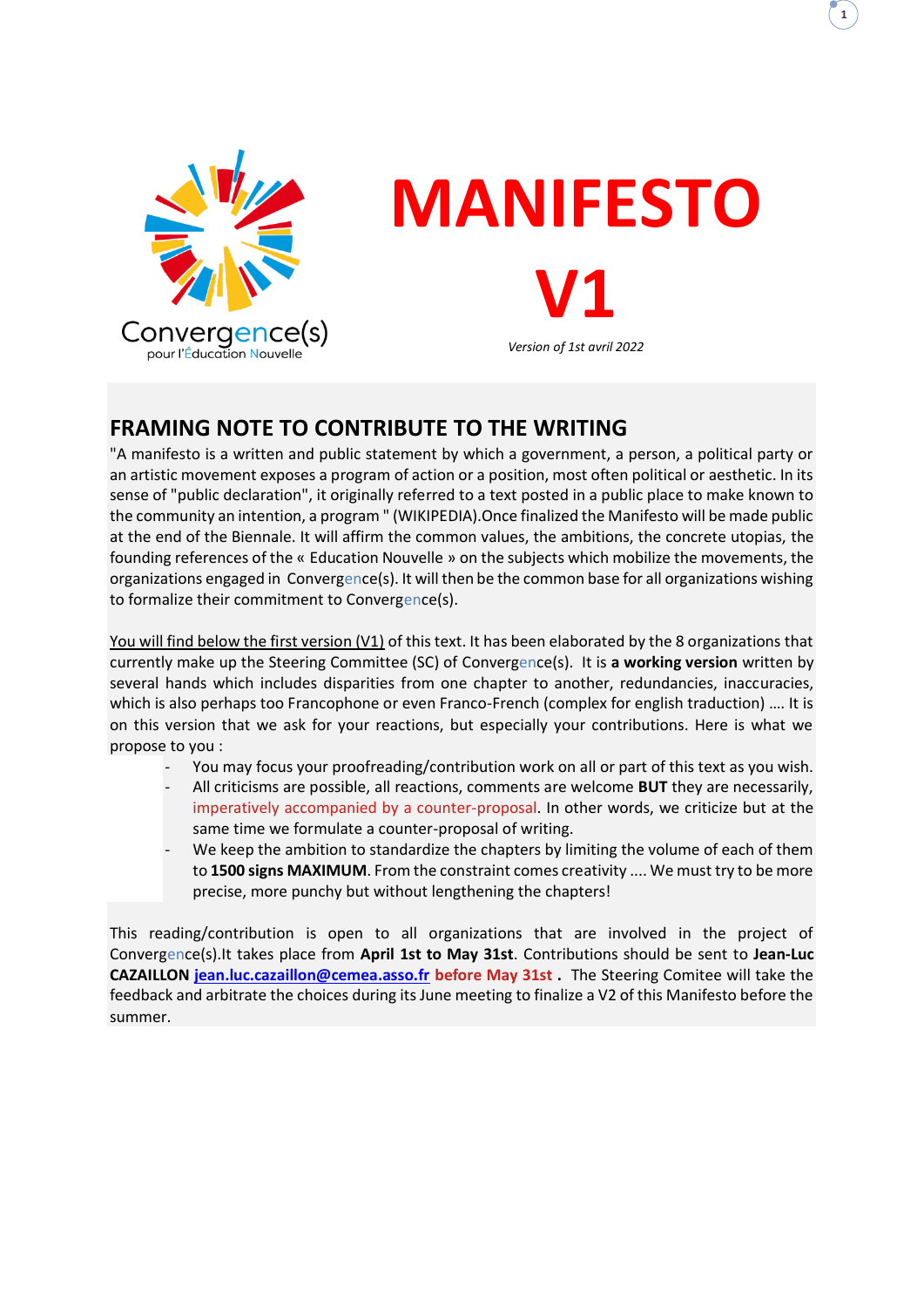# **FIRST VERSION OF MANIFESTO**

# **I. All education is political because it reproduces or changes society. The political project of the « Education Nouvelle » 1 is:** *(1102 signs)*

If we want to put an end to all forms of exclusion, exploitation, oppression and social injustice, education must be a priority. An education that is not based on competition, but on cooperation. We must act together, at all ages, as a community of research and creation, to take hold of all the living questions of our society, both local and global, in all their aspects. These living issues are decisive: they impact living beings, sometimes irreversibly. They lead to essential choices and decisions that must be reasoned and guided by ethics. The « Education Nouvelle » must contribute to finding a citizen and democratic way in the answers to these issues. It makes us learn to think for ourselves, to question and work on our prejudices, in the perspective of a social and intellectual emancipation, to function in self-management in the respect of the other and of oneself, in the freedom to think and to act, so that each one can build the common good, material as well as immaterial. The goal is to build a democratic society of solidarity, which can develop a culture of international peace.

# *II.* **The « Education Nouvelle » excludes no one** *(1242 signs)*

Far from liberal market policies, the « Education Nouvelle » aims at the emancipation of citizens capable of analyzing their environment and acting on it, with the shared objective of a more just society. In order to allow real learning, education, which is not limited to the school, takes place over a long period of time and in various spaces thanks to partnerships between teachers, educators, children, young people, pupils, parents, researchers, etc. It welcomes all children without prejudice, without exception, taking into account the singularity of each child, responding to their specific needs and ensuring that their rights are respected. It allows not only the exercise of fundamental rights but also the right to expression, access to culture, the right to be heard and listened to when decisions are made concerning their lives (orientation, etc.). It relies on the potential of each student, who is an actor in his or her own learning, and on the skills of adults, who are the authors of and responsible for their pedagogy. From the earliest age, the « Education Nouvelle » enrolls each person in one or more groups where living together is built on dialogue and democracy, with both physical and emotional security assured.

#### III. **Constantly renewed convictions** (*1167 signs)*

In « Education Nouvelle », knowledge is a human construction elaborated to respond to economic and societal needs and to act on the world, others and oneself, in an emancipating perspective. As knowledge is not finite and is constantly evolving, learning it requires the confrontation of points of view and theorization to raise the level of culture of the greatest number. In Education Nouvelle, cooperation, mutual aid and solidarity are promoted as essential values. But they only exist because of the practices that support them. And not all of them are equal! It is a question of giving "motives" to learn by having another look at the child and his/her family, by fighting against the spirit of fatality, by relying on the conviction of the educability of each human being. The Education Nouvelle conceives secularism as "emancipation in action" which cannot exist without freedom and tolerance. Far from being a methodology for managing complex diversity, Education Nouvelle is a permanent struggle to guarantee the unity of society and to fight against social inequalities and discrimination; it is an ethical debate to dialogue and overcome contradictions.

**1**

<sup>1</sup> « Education Nouvelle » can be litteraly translate by « New Education » in english. We can often find « Progressive Education » or « Active Education », depending on texts and movements that use english langage.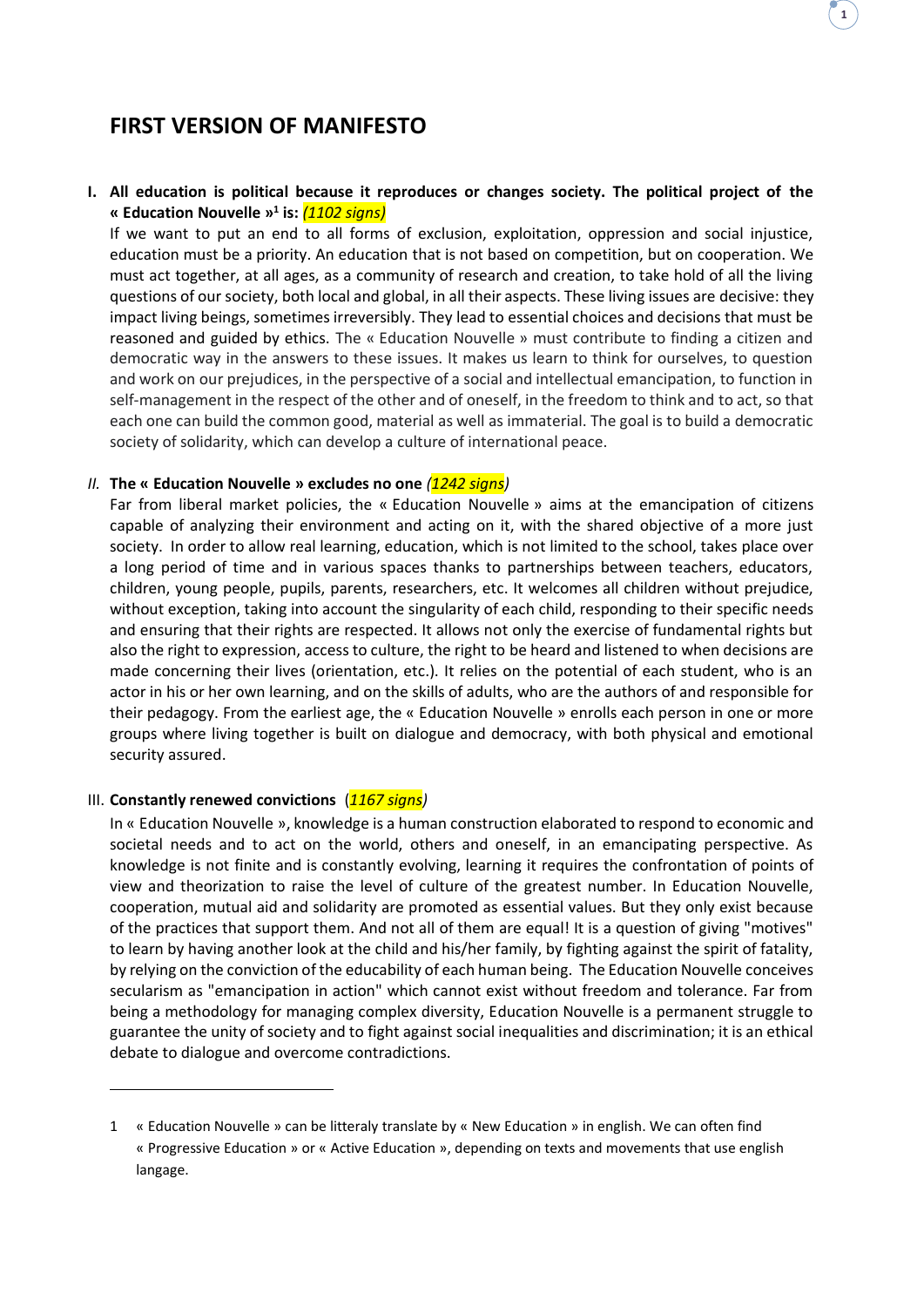# **IV. We are activists involved in the social realities of our living environments, combining practice and research** (*1740 signs*)

**1**

In Éducation Nouvelle, we develop practices based on the activity of the participants (role playing, exercises, creations...), exchange, experimental trial and error, but also on permanent and collective reflection on these practices. Our pedagogical approaches are developed in connection with research and controversies in multiple fields (education, but also psychology, sociology, architecture...) and refuse to be locked into dogmas. The « Education Nouvelle » considers by principle the human being as capable of transforming himself/herself (all capable!), welcomes each one with caring in his/her singularity and his/her globality, in the respect of the diversity of beliefs and cultures. The situations of individuals and groups impose a pedagogical freedom that integrates the realities encountered in their complexity and combats all forms of discrimination, assignment, intolerance and obscurantism. The practitioners of the « Education Nouvelle » collectively build throughout their course "practical theories" that put in coherence values, pedagogical devices and knowledge references, which prevents them from a simple function of execution or prescription. This educational logic, "subversive" with regard to our consumerist society, runs the risk of reappropriation's forms by liberal and commercial dynamics, fundamentally distancing them from their initial political objectives which it is important to recall: « Education Nouvelle » aims at reinforcing the power of action of each person and participates in the transformations of society for more humanity, more equality and justice, more emancipation of the individuals and the collectives, free of their acts, of their convictions, open to the otherness and pacifists

# V. **Our permanent ambitions, our fundamental references** (*2138 signs*)

Our action is international: we enrich each other, from one country or region to another, and we promote openness to others in constructive and emancipated solidarity. We therefore advocate the creation of international networks, reinforcing the democratic ideal of the Education Nouvelle, against barbarism. We are looking for conditions that favor the construction of a culture of peace for a just, democratic and united world. We therefore share our observations, our analyses and our approaches to educational processes in all areas of collective life (formal and informal education, school time, free time, leisure time). This implies a critical analysis of social realities. This postulates a conscientization of the processes of responsibility, of participation, of cultural and political action. This is opposed to the social exclusions of class, "race", gender (etc.) which today are developing in a so-called globalized world society, with the affirmation of a principle of respect for secularism in the republican tradition of respect for the other in the diversity of his beliefs and cultures. We fight against the commodification of education. The accentuation of the positioning of education on a market of economic goods pushes us to claim the greatest attention of the States but also of the associations of education to counter this eminently capitalist process, of accentuation of the social discriminations, which appears massive in the sphere of the digital technologies. We are in favor of a global education that does not forget the body, thus restoring the importance of activities (manual, expressive, plastic, physical and sports...) essential to a harmonious and global growth of the individual. The « Education Nouvelle » experiments, builds and verifies new educational situations, new spaces, new mobilities adapted to the needs of society, giving the opportunity to children and young people to better apprehend living and doing together. Advocating for the recognition of the educational meaning of free time, the « Education Nouvelle » demands the effective right to leisure, and to vacations for all.

# VI. **Our practices, the implementation of our actions** (*1146 signs*)

The Education Nouvelle suggests that we are all capable of learning, creating, evolving and acting in and on the world. Developing this capacity implies fighting against inequalities and discrimination of all kinds and taking into account students in their diversity by helping them to overcome their specific difficulties. It is important that learners be able to live and pursue the adventure of knowledge, with reference to their history and their integration into society. It is also a matter of encouraging an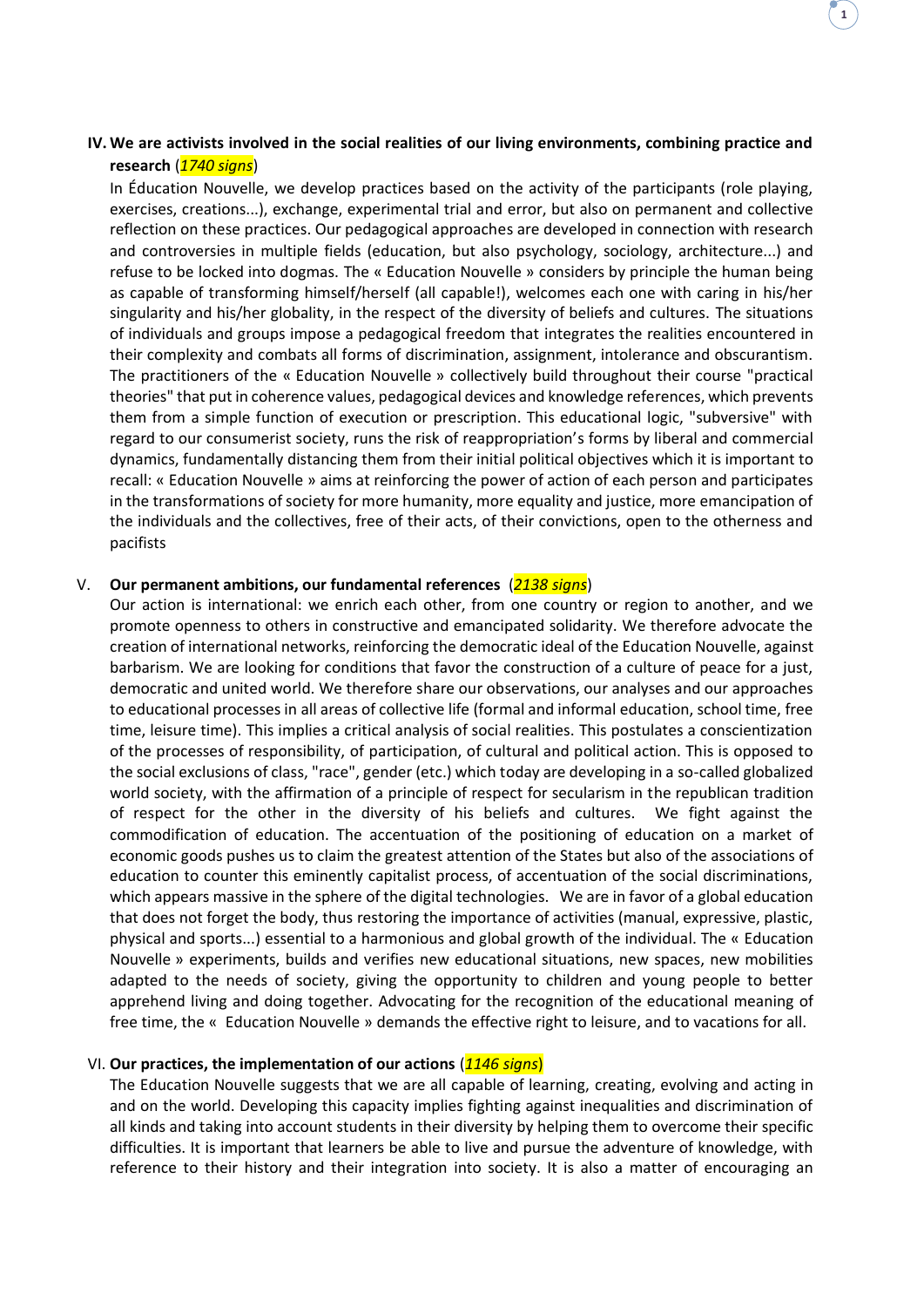appropriation that is not only experiential but also involves relationships between disciplines and between formal and informal knowledge. It is pointless, in this perspective, to oppose the contents and the pedagogical approaches, which cannot exist without each other. We also postulate that this learning can only take place in a climate of freedom, based on true trust in each individual on the basis of shared values. But there are no models or ready-made recipes. This implies promoting a team spirit among teachers that favors living together and exchanges that, without excluding divergences, always require mutual respect

**1**

# **VII. The constant concern for children and young people as a condition for progress** (*1354 signs*)

Childhood is the future; a humanity without children is doomed to the end. There is progress if there is care for children; whoever wants the world to progress, counts on care for children and adolescents. However, in a neoliberal society based on profit, the rich get richer and the poor get poorer, as the pandemic has shown. L'enfance et l'adolescence sont souvent considérées comme des problèmes et aucune tentative décisive n'est faite pour résoudre les problèmes de la faim et de la maladie ; dans de nombreux pays, les enfants sont livrés à eux-mêmes et les adolescents sont souvent la proie des drogues et des "escadrons de la mort" nocturnes.Active education, on the other hand, which wants the real emancipation of childhood, fights for the affirmation of rights, also seeking alliances in the most sensitive and advanced sectors of society, and striving to gradually implement functions :

- to welcome and give dignity to all minors, including migrants
- to guarantee fundamental rights for all
- to provide tools to research and develop skills, interests, competencies to expand their horizons with new activities
- with growth and emancipation, there is a greater development of the capacity to act in society, no longer to undergo it but to transform it, in a democratic-participatory sense.

# VIII. **School: a world of contradictory issues** (*1317 signs*)

At schools, we should :

- To be happy, proud to grow together in the feeling of belonging to a society and to the human species.
- To inscribe the generations in a continuity while cultivating the newness of children
- Work on the development of singularities through creation, play, experimentation and collective learning

The school is a place of struggles and power fight that are played out in the symbolic: language, conceptions of knowledge, culture, evaluation. The exercise of pedagogical freedom goes hand in hand with the teacher's posture as a committed citizen, responsible for the political meaning of his practices. The classroom, the school, a place to experience the functioning of society, the imaginary construction of human relationships and possible social relationships. Cooperation, confrontation, intellectual solidarity and the fight against social determinism are embodied in the practices. The way of learning is as important as the content of knowledge. The school is part of an educational ecosystem that goes far beyond itself. The knowledge that is built there only has meaning in relation to the spaces, for the construction of popular education thought, pedagogical movements, places of political expression, places of reflexive exchange that its practitioners, staff, parents, children...

# IX. **Global education : formal, non formal and informal** (*1737 signes*)

Good psycho-social health is a prerequisite for exercising the capacity to learn in order to develop other skills, beyond school education alone. The fight against malnutrition is urgent and necessary, a "basic income" must contribute to strengthen skills, experiences to consider all possibilities to create personal and collective life strategies. Thus, the school is not a closed place, it must open its walls to